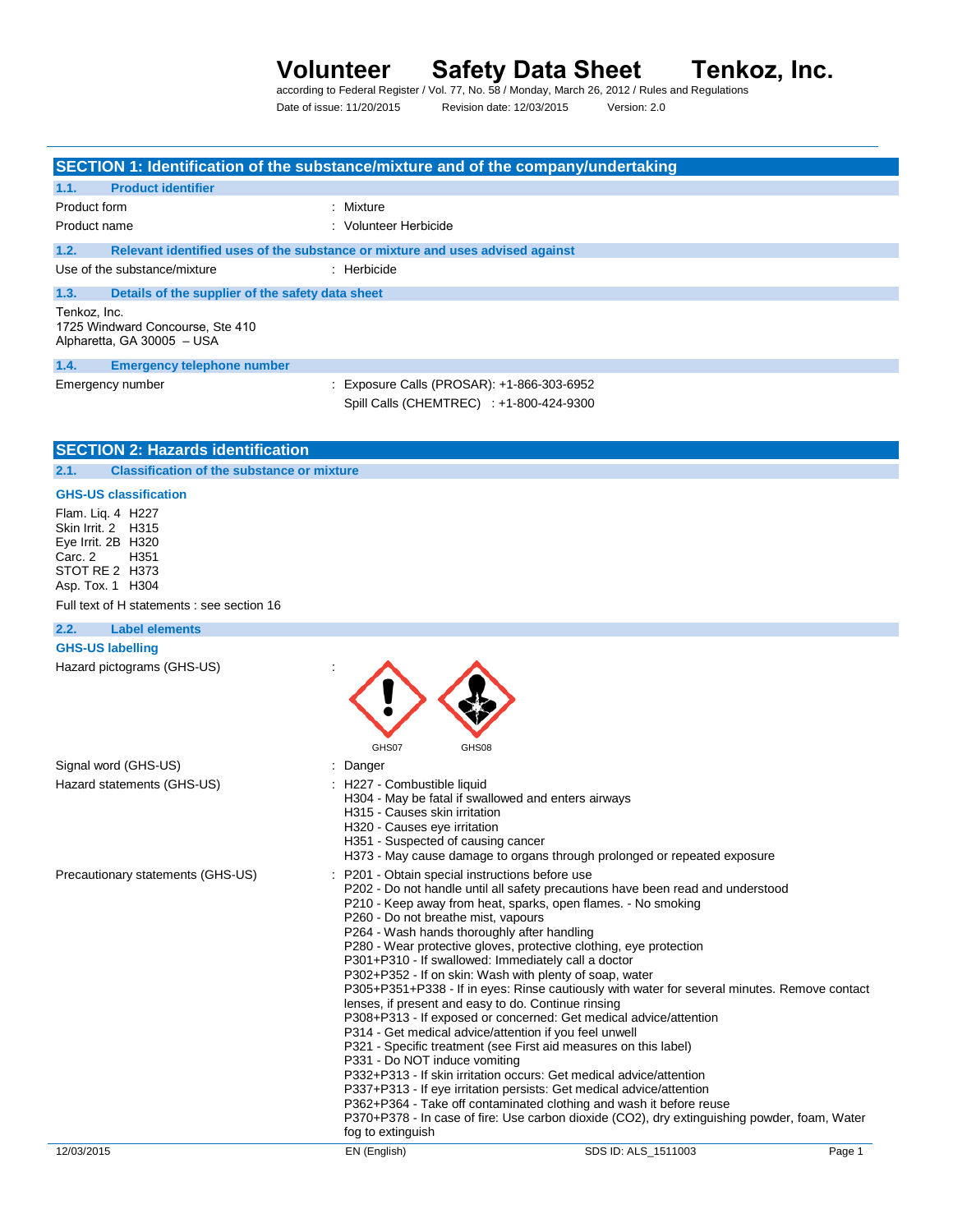Safety Data Sheet

according to Federal Register / Vol. 77, No. 58 / Monday, March 26, 2012 / Rules and Regulations

P403+P235 - Store in a well-ventilated place. Keep cool

P405 - Store locked up

P501 - Dispose of contents/container to hazardous or special waste collection point, in accordance with local, regional, national and/or international regulation

### **2.3. Other hazards**

No additional information available

**2.4. Unknown acute toxicity (GHS US)**

Not applicable.

# **SECTION 3: Composition/information on ingredients**

**3.1. Substance**

Not applicable

**3.2. Mixture**

| <b>Name</b>                       | <b>Product identifier</b> | % (w/w)     | <b>GHS-US classification</b>                                                                                                   |
|-----------------------------------|---------------------------|-------------|--------------------------------------------------------------------------------------------------------------------------------|
| Heavy Aromatic Naphtha Solvent    | (CAS No) 64742-94-5       | $55 - 65$   | Flam. Lig. 4, H227<br>Asp. Tox. 1, H304                                                                                        |
| Clethodim<br>(Main constituent)   | (CAS No) 99129-21-2       | $20 - 30$   | Acute Tox. 4 (Oral), H302<br>Acute Tox. 4 (Inhalation:dust, mist), H332<br>Skin Irrit. 2, H315<br>STOT RE 2, H373              |
| 1,2,4-trimethylbenzene            | (CAS No) 95-63-6          | < 7         | Flam. Lig. 3, H226<br>Acute Tox. 4 (Inhalation), H332<br>Skin Irrit. 2, H315<br>Eye Irrit. 2A, H319<br>Aquatic Chronic 2, H411 |
| Anionic/nonionic surfactant blend | (CAS No) trade secret     | $1 - 3$     | Skin Irrit. 2, H315<br>Eye Irrit. 2A, H319                                                                                     |
| Naphthalene                       | (CAS No) 91-20-3          | $0.5 - 1.5$ | Acute Tox. 4 (Oral), H302<br>Carc. 2. H351<br>Aquatic Acute 1, H400<br>Aquatic Chronic 1, H410                                 |

**\*Chemical name, CAS number and/or exact concentration have been withheld as a trade secret**

Full text of H-statements: see section 16

| <b>SECTION 4: First aid measures</b>                                                      |                                                                                                                                                                                                                                                               |  |
|-------------------------------------------------------------------------------------------|---------------------------------------------------------------------------------------------------------------------------------------------------------------------------------------------------------------------------------------------------------------|--|
| <b>Description of first aid measures</b><br>4.1.                                          |                                                                                                                                                                                                                                                               |  |
| First-aid measures general                                                                | : Never give anything by mouth to an unconscious person. If you feel unwell, seek medical<br>advice (show the label where possible).                                                                                                                          |  |
| First-aid measures after inhalation                                                       | : If inhaled and if breathing is difficult, remove victim to fresh air and keep at rest in a position<br>comfortable for breathing. Artificial respiration and/or oxygen if necessary.                                                                        |  |
| First-aid measures after skin contact                                                     | : Remove affected clothing and wash all exposed skin area with mild soap and water, followed<br>by warm water rinse. Wash with plenty of soap and water. Wash contaminated clothing before<br>reuse. If skin irritation occurs: Get medical advice/attention. |  |
| First-aid measures after eye contact                                                      | : Rinse cautiously with water for several minutes. Remove contact lenses, if present and easy to<br>do. Continue rinsing. If eye irritation persists: Get medical advice/attention.                                                                           |  |
| First-aid measures after ingestion                                                        | : Do NOT induce vomiting unless directed to do so by medical personnel. Call a POISON<br>CENTER or doctor/physician if you feel unwell.                                                                                                                       |  |
| 4.2.<br>Most important symptoms and effects, both acute and delayed                       |                                                                                                                                                                                                                                                               |  |
| Symptoms/injuries                                                                         | : May cause damage to organs through prolonged or repeated exposure.                                                                                                                                                                                          |  |
| Symptoms/injuries after inhalation                                                        | : Inhalation may cause: irritation, coughing, shortness of breath.                                                                                                                                                                                            |  |
| Symptoms/injuries after skin contact                                                      | : Causes skin irritation.                                                                                                                                                                                                                                     |  |
| Symptoms/injuries after eye contact                                                       | : Causes eye irritation.                                                                                                                                                                                                                                      |  |
| Symptoms/injuries after ingestion                                                         | : May be fatal if swallowed and enters airways.                                                                                                                                                                                                               |  |
| 4.3.<br>Indication of any immediate medical attention and special treatment needed        |                                                                                                                                                                                                                                                               |  |
| All treatments should be based on observed signs and symptoms of distress in the patient. |                                                                                                                                                                                                                                                               |  |
| <b>SECTION 5: Firefighting measures</b>                                                   |                                                                                                                                                                                                                                                               |  |
| 5.1.<br><b>Extinguishing media</b>                                                        |                                                                                                                                                                                                                                                               |  |
|                                                                                           |                                                                                                                                                                                                                                                               |  |

| .                                                                                                                                                                                        | <b>EAUTHURSHIPS</b> HIVAR                             |                       |                     |      |
|------------------------------------------------------------------------------------------------------------------------------------------------------------------------------------------|-------------------------------------------------------|-----------------------|---------------------|------|
| Suitable extinguishing media<br>: Carbon dioxide. Dry powder. Foam. Water fog.<br>Unsuitable extinguishing media<br>: Do not use a solid water stream as it may scatter and spread fire. |                                                       |                       |                     |      |
| 5.2.                                                                                                                                                                                     | Special hazards arising from the substance or mixture |                       |                     |      |
| Fire hazard                                                                                                                                                                              |                                                       | : Combustible liquid. |                     |      |
| 12/03/2015                                                                                                                                                                               |                                                       | EN (English)          | SDS ID: ALS 1511003 | 2/10 |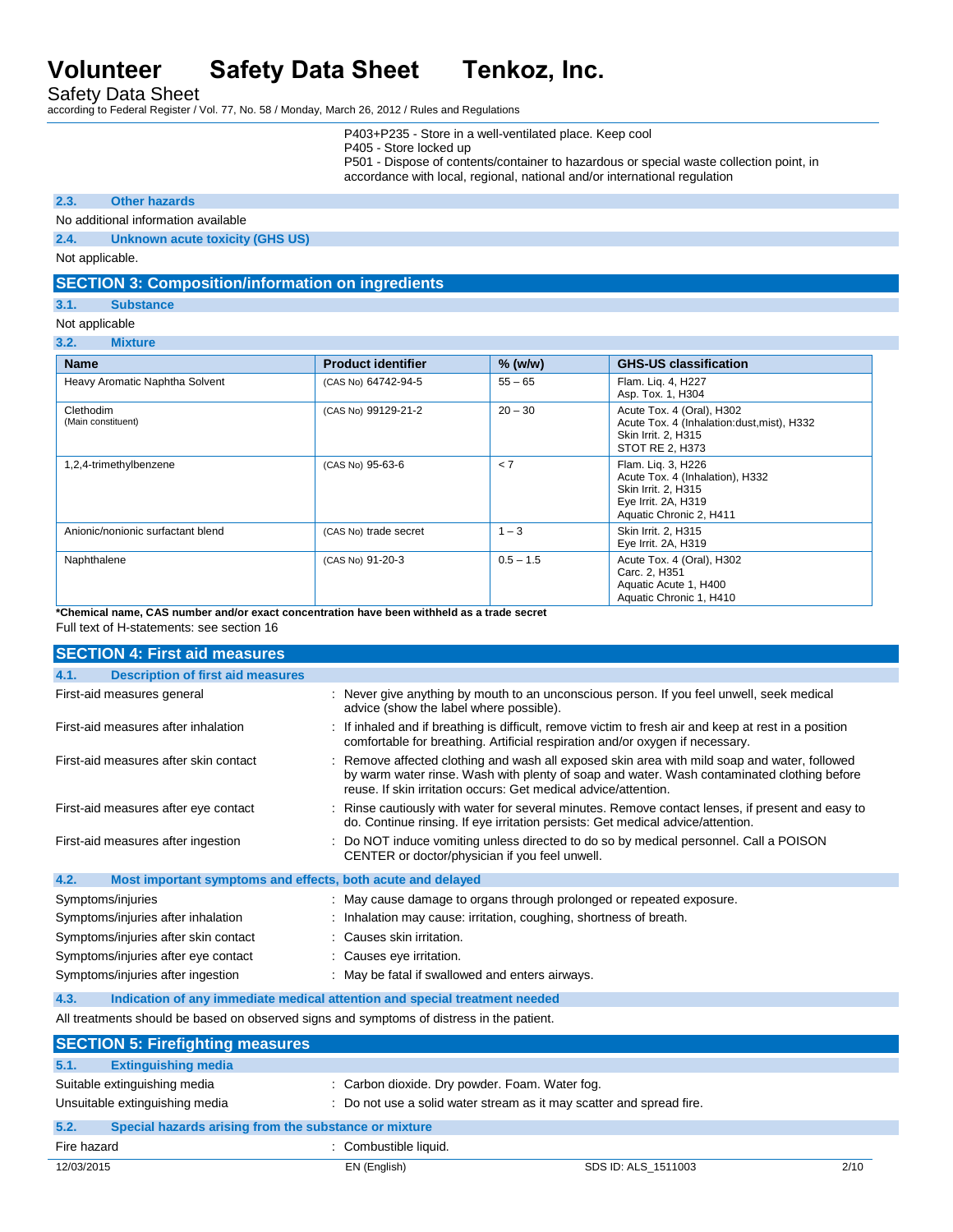Safety Data Sheet according to Federal Register / Vol. 77, No. 58 / Monday, March 26, 2012 / Rules and Regulations

| Explosion hazard<br>Reactivity         | : May form flammable/explosive vapour-air mixture.<br>: No dangerous reactions known.                                                                                                       |
|----------------------------------------|---------------------------------------------------------------------------------------------------------------------------------------------------------------------------------------------|
|                                        |                                                                                                                                                                                             |
| 5.3.<br><b>Advice for firefighters</b> |                                                                                                                                                                                             |
| Precautionary measures fire            | : Store in dry, cool, well-ventilated area.                                                                                                                                                 |
| Firefighting instructions              | : Exercise caution when fighting any chemical fire. Use water spray or fog for cooling exposed<br>containers. In case of fire: stop leak if safe to do so.                                  |
| Protection during firefighting         | : Do not enter fire area without proper protective equipment, including respiratory protection.<br>Wear a self contained breathing apparatus. Wear fire/flame resistant/retardant clothing. |

| <b>SECTION 6: Accidental release measures</b>                                                                                 |                                                                     |                                                                                                                                                                                            |  |
|-------------------------------------------------------------------------------------------------------------------------------|---------------------------------------------------------------------|--------------------------------------------------------------------------------------------------------------------------------------------------------------------------------------------|--|
| 6.1.                                                                                                                          | Personal precautions, protective equipment and emergency procedures |                                                                                                                                                                                            |  |
| General measures                                                                                                              |                                                                     | : Remove ignition sources. Use special care to avoid static electric charges. No open flames. No<br>smoking.                                                                               |  |
| 6.1.1.                                                                                                                        | For non-emergency personnel                                         |                                                                                                                                                                                            |  |
| Protective equipment                                                                                                          |                                                                     | : Avoid all eye and skin contact and do not breathe vapour and mist. Wear suitable gloves.<br>rubber. Chemical goggles or safety glasses.                                                  |  |
|                                                                                                                               | <b>Emergency procedures</b>                                         | : Evacuate unnecessary personnel. Eliminate ignition sources.                                                                                                                              |  |
| 6.1.2.                                                                                                                        | For emergency responders                                            |                                                                                                                                                                                            |  |
| Protective equipment                                                                                                          |                                                                     | : Avoid all eye and skin contact and do not breathe vapour and mist. Wear protective rubber<br>clothing with splash guard. rubber. Chemical goggles or safety glasses.                     |  |
|                                                                                                                               | Emergency procedures                                                | : Ventilate area. Stop leak, if possible without risk.                                                                                                                                     |  |
| 6.2.                                                                                                                          | <b>Environmental precautions</b>                                    |                                                                                                                                                                                            |  |
| Avoid release to the environment. Prevent entry to sewers and public waters. Do not discharge into drains or the environment. |                                                                     |                                                                                                                                                                                            |  |
| 6.3.                                                                                                                          | Methods and material for containment and cleaning up                |                                                                                                                                                                                            |  |
| For containment                                                                                                               |                                                                     | : Absorb and/or contain spill with inert material, then place in suitable container. Contain any<br>spills with dikes or absorbents to prevent migration and entry into sewers or streams. |  |
|                                                                                                                               | Methods for cleaning up                                             | : Take up in non-combustible absorbent material and shove into container for disposal. Soak up<br>spills with inert solids, such as clay or diatomaceous earth as soon as possible.        |  |
| 6.4.                                                                                                                          | <b>Reference to other sections</b>                                  |                                                                                                                                                                                            |  |
| Section 13: disposal information. Section 7: safe handling. Section 8: personal protective equipment.                         |                                                                     |                                                                                                                                                                                            |  |

| <b>SECTION 7: Handling and storage</b>                               |                                                                                                                                                                                                                                                                                   |  |
|----------------------------------------------------------------------|-----------------------------------------------------------------------------------------------------------------------------------------------------------------------------------------------------------------------------------------------------------------------------------|--|
| <b>Precautions for safe handling</b><br>7.1.                         |                                                                                                                                                                                                                                                                                   |  |
| Additional hazards when processed                                    | : Handle empty containers with care because residual vapours are flammable. Keep away from<br>heat/flame/sparks/hot surfaces. - No smoking.                                                                                                                                       |  |
| Precautions for safe handling                                        | : Obtain special instructions before use. Do not handle until all safety precautions have been<br>read and understood. No open flames. No smoking. Avoid breathing spray, mist, vapours.<br>Avoid contact with skin and eyes. Do not eat, drink or smoke when using this product. |  |
| Hygiene measures                                                     | : Wash hands and other exposed areas with mild soap and water before eating, drinking or<br>smoking and when leaving work.                                                                                                                                                        |  |
| 7.2.<br>Conditions for safe storage, including any incompatibilities |                                                                                                                                                                                                                                                                                   |  |
| Technical measures                                                   | : Proper grounding procedures to avoid static electricity should be followed.                                                                                                                                                                                                     |  |
| Storage conditions                                                   | : Keep in fireproof place. Keep only in the original container in a cool well ventilated place. Keep<br>container closed when not in use.                                                                                                                                         |  |
| Incompatible materials                                               | : Heat sources. Strong bases. Strong acids.                                                                                                                                                                                                                                       |  |
| Heat and ignition sources                                            | : Keep away from heat, sparks and flame.                                                                                                                                                                                                                                          |  |
| Prohibitions on mixed storage                                        | : Incompatible materials.                                                                                                                                                                                                                                                         |  |
| Storage area                                                         | : Store in dry, cool, well-ventilated area.                                                                                                                                                                                                                                       |  |
| <b>Specific end use(s)</b><br>7.3.                                   |                                                                                                                                                                                                                                                                                   |  |
| Herbicide.                                                           |                                                                                                                                                                                                                                                                                   |  |

| <b>SECTION 8: Exposure controls/personal protection</b> |                |                     |      |
|---------------------------------------------------------|----------------|---------------------|------|
| <b>Control parameters</b><br>8.1.                       |                |                     |      |
| <b>Volunteer</b>                                        |                |                     |      |
| ACGIH                                                   | Not applicable |                     |      |
|                                                         |                |                     |      |
| 12/03/2015                                              | EN (English)   | SDS ID: ALS 1511003 | 3/10 |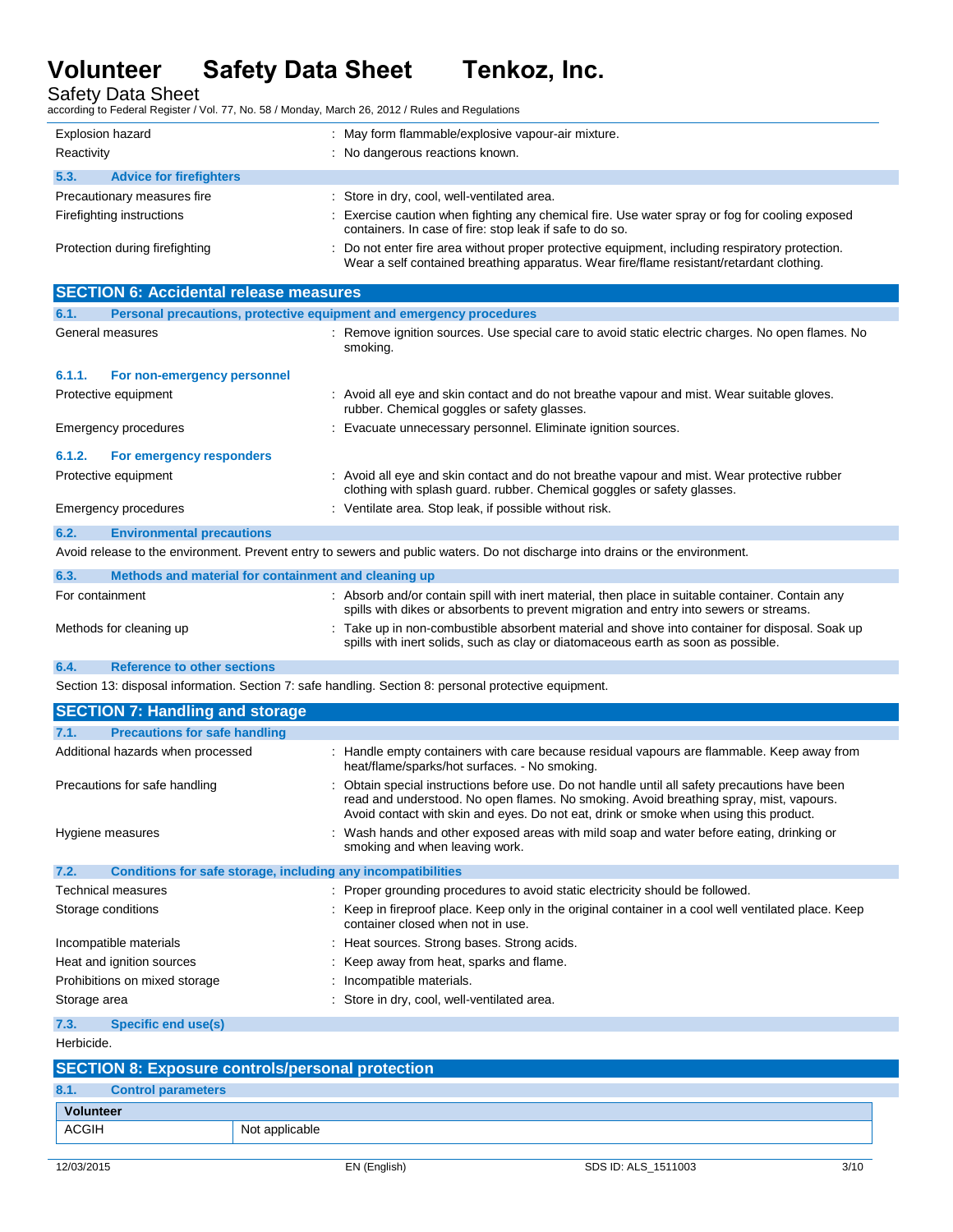Safety Data Sheet according to Federal Register / Vol. 77, No. 58 / Monday, March 26, 2012 / Rules and Regulations

| <b>Volunteer</b>                                                                                                       |                                                                                                                                                                           |                                   |                                                                                                                                                                                                 |
|------------------------------------------------------------------------------------------------------------------------|---------------------------------------------------------------------------------------------------------------------------------------------------------------------------|-----------------------------------|-------------------------------------------------------------------------------------------------------------------------------------------------------------------------------------------------|
| <b>OSHA</b>                                                                                                            | Not applicable                                                                                                                                                            |                                   |                                                                                                                                                                                                 |
| Clethodim (99129-21-2)                                                                                                 |                                                                                                                                                                           |                                   |                                                                                                                                                                                                 |
| <b>ACGIH</b>                                                                                                           | Not applicable                                                                                                                                                            |                                   |                                                                                                                                                                                                 |
| <b>OSHA</b>                                                                                                            | Not applicable                                                                                                                                                            |                                   |                                                                                                                                                                                                 |
| Heavy Aromatic Naphtha Solvent (64742-94-5)                                                                            |                                                                                                                                                                           |                                   |                                                                                                                                                                                                 |
| <b>ACGIH</b>                                                                                                           | ACGIH STEL (mg/m <sup>3</sup> )                                                                                                                                           |                                   | $10$ mg/m <sup>3</sup>                                                                                                                                                                          |
| <b>OSHA</b>                                                                                                            | OSHA PEL (TWA) (mg/m <sup>3</sup> )                                                                                                                                       |                                   | $5 \text{ mg/m}^3$                                                                                                                                                                              |
| Naphthalene (91-20-3)                                                                                                  |                                                                                                                                                                           |                                   |                                                                                                                                                                                                 |
| <b>ACGIH</b>                                                                                                           | ACGIH TWA (mg/m <sup>3</sup> )                                                                                                                                            |                                   | $52 \text{ mg/m}^3$                                                                                                                                                                             |
| <b>ACGIH</b>                                                                                                           | ACGIH TWA (ppm)                                                                                                                                                           |                                   | 10 ppm                                                                                                                                                                                          |
| <b>ACGIH</b>                                                                                                           | ACGIH STEL (mg/m <sup>3</sup> )                                                                                                                                           |                                   | $79 \text{ mg/m}^3$                                                                                                                                                                             |
| <b>ACGIH</b>                                                                                                           | ACGIH STEL (ppm)                                                                                                                                                          |                                   | 15 ppm                                                                                                                                                                                          |
| <b>ACGIH</b>                                                                                                           | Remark (ACGIH)                                                                                                                                                            |                                   | Hematologic eff; URT & eye irr; Skin; A3                                                                                                                                                        |
| <b>OSHA</b>                                                                                                            | OSHA PEL (TWA) (mg/m <sup>3</sup> )                                                                                                                                       |                                   | $50 \text{ mg/m}^3$                                                                                                                                                                             |
| <b>OSHA</b>                                                                                                            | OSHA PEL (TWA) (ppm)                                                                                                                                                      |                                   | 10 ppm                                                                                                                                                                                          |
|                                                                                                                        |                                                                                                                                                                           |                                   |                                                                                                                                                                                                 |
| 1,2,4-trimethylbenzene (95-63-6)<br><b>ACGIH</b>                                                                       | ACGIH TWA (mg/m <sup>3</sup> )                                                                                                                                            |                                   | $123$ mg/m <sup>3</sup>                                                                                                                                                                         |
|                                                                                                                        |                                                                                                                                                                           |                                   |                                                                                                                                                                                                 |
| <b>ACGIH</b>                                                                                                           | ACGIH TWA (ppm)<br>25 ppm                                                                                                                                                 |                                   |                                                                                                                                                                                                 |
| <b>OSHA</b><br>Not applicable                                                                                          |                                                                                                                                                                           |                                   |                                                                                                                                                                                                 |
| Anionic/nonionic surfactant blend (trade secret)                                                                       |                                                                                                                                                                           |                                   |                                                                                                                                                                                                 |
| <b>ACGIH</b>                                                                                                           | Not applicable                                                                                                                                                            |                                   |                                                                                                                                                                                                 |
| <b>OSHA</b>                                                                                                            | Not applicable                                                                                                                                                            |                                   |                                                                                                                                                                                                 |
| 8.2.<br><b>Exposure controls</b>                                                                                       |                                                                                                                                                                           |                                   |                                                                                                                                                                                                 |
| Appropriate engineering controls                                                                                       |                                                                                                                                                                           |                                   | : Avoid creating mist or spray. Avoid splashing. Avoid any leak and work in fully closed specially<br>engineered systems. Either local exhaust or general room ventilation is usually required. |
| Personal protective equipment                                                                                          |                                                                                                                                                                           | : Avoid all unnecessary exposure. |                                                                                                                                                                                                 |
| Hand protection                                                                                                        | : Wear suitable gloves. rubber. protective gloves.                                                                                                                        |                                   |                                                                                                                                                                                                 |
| Eye protection                                                                                                         | Chemical goggles or safety glasses.                                                                                                                                       |                                   |                                                                                                                                                                                                 |
| Skin and body protection                                                                                               | Wear suitable protective clothing. Impervious clothing.                                                                                                                   |                                   |                                                                                                                                                                                                 |
| Respiratory protection                                                                                                 | : Where exposure through inhalation may occur from use, respiratory protection equipment is<br>recommended. Use an approved respirator equipped with oil/mist cartridges. |                                   |                                                                                                                                                                                                 |
| Other information                                                                                                      | : Do not eat, drink or smoke when using this product.                                                                                                                     |                                   |                                                                                                                                                                                                 |
| <b>SECTION 9: Physical and chemical properties</b>                                                                     |                                                                                                                                                                           |                                   |                                                                                                                                                                                                 |
| 9.1.<br>Information on basic physical and chemical properties                                                          |                                                                                                                                                                           |                                   |                                                                                                                                                                                                 |
| Physical state                                                                                                         |                                                                                                                                                                           | : Liquid                          |                                                                                                                                                                                                 |
| Appearance                                                                                                             |                                                                                                                                                                           | : Clear liquid.                   |                                                                                                                                                                                                 |
| Colour                                                                                                                 |                                                                                                                                                                           | : Amber                           |                                                                                                                                                                                                 |
| Odour                                                                                                                  |                                                                                                                                                                           | : Aromatic                        |                                                                                                                                                                                                 |
| Odour threshold                                                                                                        |                                                                                                                                                                           | : No data available               |                                                                                                                                                                                                 |
| pH                                                                                                                     | : 4.11 1% solution @ 25 °C                                                                                                                                                |                                   |                                                                                                                                                                                                 |
|                                                                                                                        | : No data available<br>Melting point                                                                                                                                      |                                   |                                                                                                                                                                                                 |
| Freezing point                                                                                                         |                                                                                                                                                                           | : No data available               |                                                                                                                                                                                                 |
| Boiling point                                                                                                          |                                                                                                                                                                           | : No data available               |                                                                                                                                                                                                 |
| Flash point<br>: 62.8 °C Closed Cup                                                                                    |                                                                                                                                                                           |                                   |                                                                                                                                                                                                 |
| : No data available<br>Relative evaporation rate (butyl acetate=1)<br>Flammability (solid, gas)<br>: No data available |                                                                                                                                                                           |                                   |                                                                                                                                                                                                 |
|                                                                                                                        |                                                                                                                                                                           |                                   |                                                                                                                                                                                                 |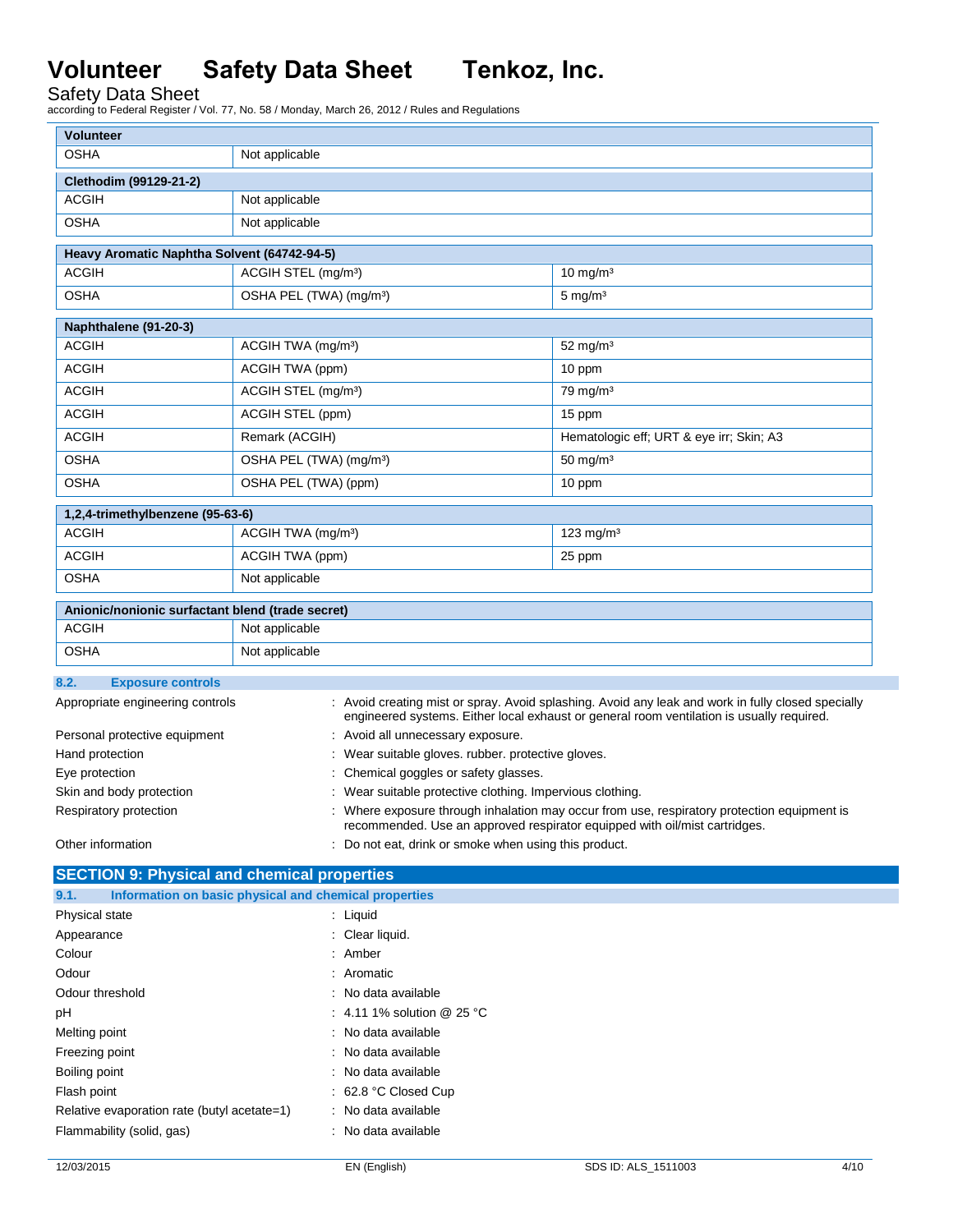Safety Data Sheet

according to Federal Register / Vol. 77, No. 58 / Monday, March 26, 2012 / Rules and Regulations

| <b>Explosive limits</b>          | : No data available                                    |
|----------------------------------|--------------------------------------------------------|
| <b>Explosive properties</b>      | : Product is not explosive.                            |
| Oxidising properties             | : Can react vigorously with oxidizers.                 |
| Vapour pressure                  | : No data available                                    |
| Relative density                 | : .96 g/mL $@$ 20 $°C$                                 |
| Relative vapour density at 20 °C | : No data available                                    |
| Solubility                       | : Insoluble in water. Soluble in hydrocarbon solvents. |
| Log Pow                          | : No data available                                    |
| Log Kow                          | : No data available                                    |
| Auto-ignition temperature        | : No data available                                    |
| Decomposition temperature        | : No data available                                    |
| Viscosity                        | : 2.05 cP @ 25 °C                                      |
| Viscosity, kinematic             | : 2.096 cSt (calculated)                               |
| Viscosity, dynamic               | : 6 mPa.s @ 25 °C                                      |
| 9.2.<br><b>Other information</b> |                                                        |

No additional information available

# **SECTION 10: Stability and reactivity**

# **10.1. Reactivity**

No dangerous reactions known.

# **10.2. Chemical stability**

Combustible liquid. May form flammable/explosive vapour-air mixture.

# **10.3. Possibility of hazardous reactions**

Hazardous polymerization will not occur.

# **10.4. Conditions to avoid**

Open flame. Overheating. Direct sunlight. Heat. Sparks.

# **10.5. Incompatible materials**

Strong bases. Strong acids.

### **10.6. Hazardous decomposition products**

May release flammable gases. Burning produces irritating, toxic and noxious fumes. Carbon dioxide. Nitrogen oxides. Sulphur oxides. Toxic chlorine compoounds.

| <b>SECTION 11: Toxicological information</b>  |                                                                                          |
|-----------------------------------------------|------------------------------------------------------------------------------------------|
| Information on toxicological effects<br>11.1. |                                                                                          |
| Likely routes of exposure                     | : Inhalation; Skin and eye contact                                                       |
| Acute toxicity                                | : Not classified                                                                         |
| <b>Volunteer</b>                              |                                                                                          |
| LD50 oral rat                                 | 2.92 g/kg female; 3.61 g/kg male; similar product Select 2EC Herbicide (Low Flash Point) |
| LD50 dermal rabbit                            | > 5 g/kg similar product Select 2EC Herbicide (Low Flash Point)                          |
| LC50 inhalation rat (mg/l)                    | > 5.4 mg/l/4h similar product Select 2EC Herbicide (Low Flash Point)                     |
| ATE US (oral)                                 | 2920.000 mg/kg bodyweight                                                                |
| Clethodim (99129-21-2)                        |                                                                                          |
| LD50 oral rat                                 | 1360 (1360 - 1630) mg/kg (from SDS for Arysta Technical (≥93%) Clethodim)                |
| LD50 dermal rat                               | > 5000 mg/kg                                                                             |
| LD50 dermal rabbit                            | > 5000 mg/kg (from SDS for Arysta Technical (≥93%) Clethodim)                            |
| LC50 inhalation rat (mg/l)                    | 3.9 mg/l/4h (from SDS for Arysta Technical (293%) Clethodim)                             |
| ATE US (oral)                                 | 1360.000 mg/kg bodyweight                                                                |
| ATE US (vapours)                              | 3.900 mg/l/4h                                                                            |
| ATE US (dust, mist)                           | 3.900 mg/l/4h                                                                            |
| Heavy Aromatic Naphtha Solvent (64742-94-5)   |                                                                                          |
| LD50 oral rat                                 | > 5000 mg/kg                                                                             |
| LD50 dermal rabbit                            | > 2000 mg/kg                                                                             |
| LC50 inhalation rat (mg/l)                    | $> 5.28$ mg/l/4h                                                                         |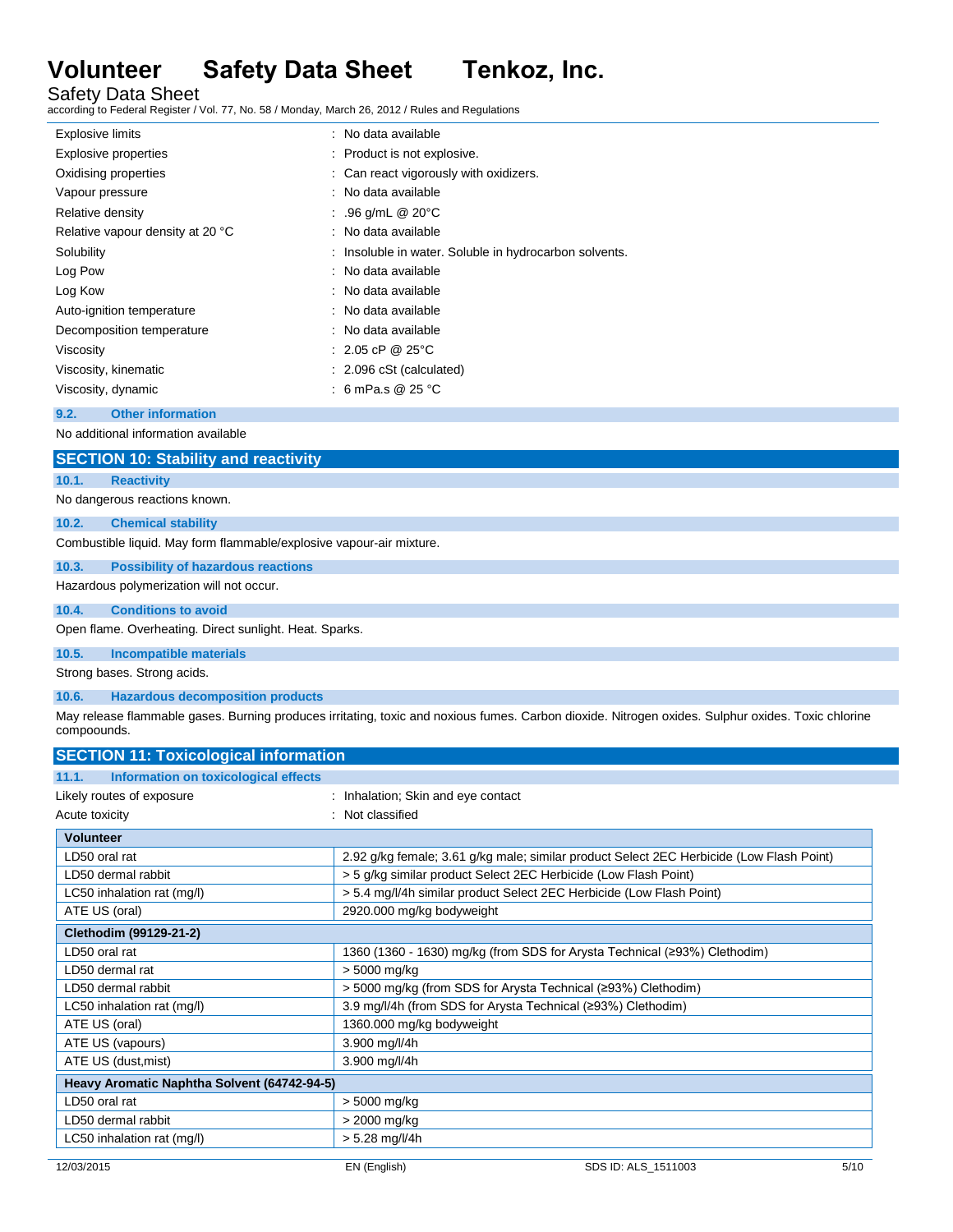Safety Data Sheet according to Federal Register / Vol. 77, No. 58 / Monday, March 26, 2012 / Rules and Regulations

| Naphthalene (91-20-3)                                 |                                                                      |
|-------------------------------------------------------|----------------------------------------------------------------------|
| LD50 oral rat                                         | 490 mg/kg                                                            |
| LD50 dermal rabbit                                    | $20$ g/kg                                                            |
| LC50 inhalation rat (mg/l)                            | $>$ 340 mg/m <sup>3</sup> 1 hour                                     |
| ATE US (oral)                                         | 490.000 mg/kg bodyweight                                             |
| ATE US (dermal)                                       | 20000.000 mg/kg bodyweight                                           |
| 1,2,4-trimethylbenzene (95-63-6)                      |                                                                      |
| LD50 oral rat                                         | 3415 mg/kg                                                           |
| LD50 dermal rat                                       | 3440 mg/kg                                                           |
| LC50 inhalation rat (ppm)                             | 954 ppm                                                              |
| ATE US (oral)                                         | 3415.000 mg/kg bodyweight                                            |
| ATE US (dermal)                                       | 3440.000 mg/kg bodyweight                                            |
| ATE US (dust, mist)                                   | 1.500 mg/l/4h                                                        |
| Skin corrosion/irritation                             | Causes skin irritation.                                              |
| Serious eye damage/irritation                         | Causes eye irritation.                                               |
|                                                       | (Irritating to rabbits on ocular application)                        |
| Respiratory or skin sensitisation                     | Not classified                                                       |
|                                                       | (Negative. mouse)                                                    |
| Germ cell mutagenicity                                | Not classified                                                       |
| Carcinogenicity                                       | Suspected of causing cancer.                                         |
| Naphthalene (91-20-3)                                 |                                                                      |
| <b>IARC</b> group                                     | 2B - Possibly carcinogenic to humans                                 |
| National Toxicology Program (NTP) Status              | 3 - Reasonably anticipated to be Human Carcinogen                    |
| Reproductive toxicity                                 | Not classified<br>÷.                                                 |
| Specific target organ toxicity (single exposure)      | Not classified                                                       |
| Specific target organ toxicity (repeated<br>exposure) | : May cause damage to organs through prolonged or repeated exposure. |
| Aspiration hazard                                     | May be fatal if swallowed and enters airways.                        |
| Symptoms/injuries after inhalation                    | Inhalation may cause: irritation, coughing, shortness of breath.     |
| Symptoms/injuries after skin contact                  | Causes skin irritation.                                              |
| Symptoms/injuries after eye contact                   | Causes eye irritation.                                               |
| Symptoms/injuries after ingestion                     | May be fatal if swallowed and enters airways.                        |

# **SECTION 12: Ecological information**

| 12.1.<br>Toxicity                             |                                                                   |  |  |  |
|-----------------------------------------------|-------------------------------------------------------------------|--|--|--|
| Clethodim (99129-21-2)                        |                                                                   |  |  |  |
| LC50 fish 1                                   | > 33 mg/l Lepomis macrochirus (Bluegill) - 96 hr 83.3% purity     |  |  |  |
| EC50 Daphnia 1                                | $20.2$ mg/l                                                       |  |  |  |
| ErC50 (algae)                                 | 11.4 mg/l Green Algae                                             |  |  |  |
| Naphthalene (91-20-3)                         |                                                                   |  |  |  |
| LC50 fish 1                                   | > 0.91 (0.91 - 2.82) mg/l Oncornhynchus mykiss (From Koppers SDS) |  |  |  |
| EC50 Daphnia 1                                | >= 1.96 mg/l From Koppers SDS                                     |  |  |  |
| EC50 other aquatic organisms 1                | 33 mg/l From Sigma-Aldrich SDS                                    |  |  |  |
| LC50 fish 2                                   | > 1 (1 - 6.5) mg/l Pimpephales promelas (From Sigma-Aldrich SDS)  |  |  |  |
| LOEC (acute)                                  | 3.2 mg/l From Sigma-Aldrich SDS                                   |  |  |  |
| NOEC (acute)                                  | 1.8 mg/l From Sigma-Aldrich SDS                                   |  |  |  |
| 1,2,4-trimethylbenzene (95-63-6)              |                                                                   |  |  |  |
| LC50 fish 1                                   | $7.72$ mg/l                                                       |  |  |  |
| LC50 other aquatic organisms 1                | $3.6$ mg/l                                                        |  |  |  |
| EC50 other aquatic organisms 1                | $2.356$ mg/l                                                      |  |  |  |
| <b>Persistence and degradability</b><br>12.2. |                                                                   |  |  |  |
| Heavy Aromatic Naphtha Solvent (64742-94-5)   |                                                                   |  |  |  |
| Persistence and degradability                 | Not rapidly degradable.                                           |  |  |  |
| Biodegradation                                | 39 %                                                              |  |  |  |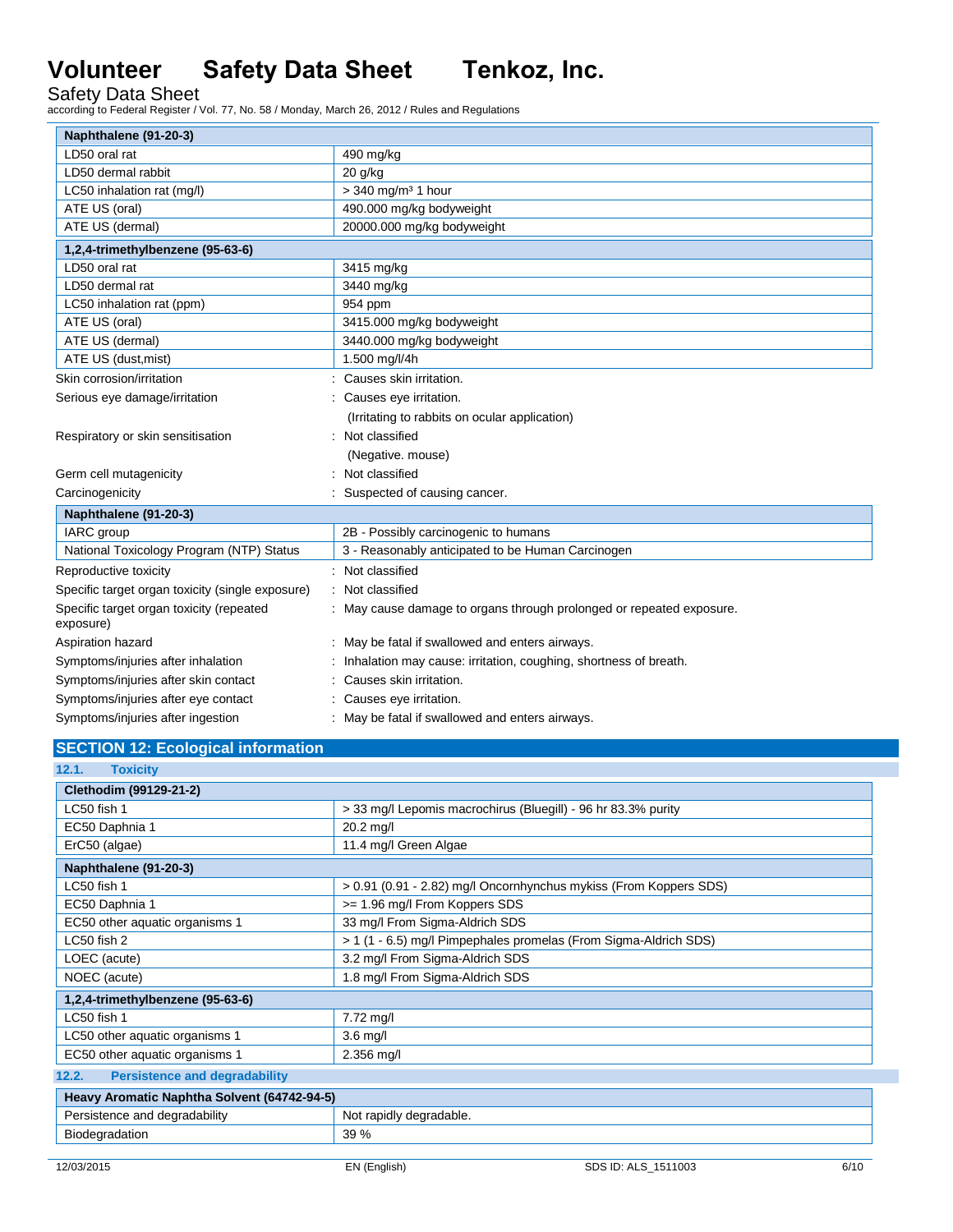Safety Data Sheet according to Federal Register / Vol. 77, No. 58 / Monday, March 26, 2012 / Rules and Regulations

| <b>Bioaccumulative potential</b><br>12.3.                                     |                                                                                                        |  |  |  |
|-------------------------------------------------------------------------------|--------------------------------------------------------------------------------------------------------|--|--|--|
| Naphthalene (91-20-3)                                                         |                                                                                                        |  |  |  |
| BCF fish 1                                                                    | $>= 427 (427 - 1158)$                                                                                  |  |  |  |
| <b>Mobility in soil</b><br>12.4.                                              |                                                                                                        |  |  |  |
| Heavy Aromatic Naphtha Solvent (64742-94-5)                                   |                                                                                                        |  |  |  |
| Mobility in soil                                                              | Migrates to soil.                                                                                      |  |  |  |
| <b>Other adverse effects</b><br>12.5.                                         |                                                                                                        |  |  |  |
| No additional information available                                           |                                                                                                        |  |  |  |
| <b>SECTION 13: Disposal considerations</b>                                    |                                                                                                        |  |  |  |
| <b>Waste treatment methods</b><br>13.1.                                       |                                                                                                        |  |  |  |
| Waste disposal recommendations                                                | : Dispose in a safe manner in accordance with local/national regulations.                              |  |  |  |
| Additional information                                                        | : Handle empty containers with care because residual vapours are flammable.                            |  |  |  |
| <b>SECTION 14: Transport information</b>                                      |                                                                                                        |  |  |  |
|                                                                               |                                                                                                        |  |  |  |
| <b>Department of Transportation (DOT)</b>                                     |                                                                                                        |  |  |  |
| In accordance with DOT                                                        |                                                                                                        |  |  |  |
| Non-bulk (≤ 119 gallons)                                                      | : Not regulated                                                                                        |  |  |  |
| Bulk (>119 but <960 gallons)                                                  | : NA1993 Combustible liquid, n.o.s. (Heavy aromatic naphtha solvent), 3, III                           |  |  |  |
| RQ Bulk (≥960 gallons)<br>ERG                                                 | : NA1993 Combustible liquid, n.o.s. (Heavy aromatic naphtha solvent), 3, III, RQ(Naphthalene)<br>: 128 |  |  |  |
|                                                                               |                                                                                                        |  |  |  |
| <b>Additional information</b>                                                 |                                                                                                        |  |  |  |
| Other information                                                             | : No supplementary information available.                                                              |  |  |  |
| <b>ADR</b>                                                                    |                                                                                                        |  |  |  |
| No additional information available                                           |                                                                                                        |  |  |  |
| <b>Transport by sea</b>                                                       |                                                                                                        |  |  |  |
| <b>IMDG</b>                                                                   |                                                                                                        |  |  |  |
| Transport hazard class(es) (IMDG)                                             | : Not applicable                                                                                       |  |  |  |
| Marine pollutant                                                              |                                                                                                        |  |  |  |
| <b>Air transport</b>                                                          |                                                                                                        |  |  |  |
| <b>IATA</b>                                                                   |                                                                                                        |  |  |  |
| Transport hazard class(es) (IATA)                                             | : Not applicable                                                                                       |  |  |  |
| Marine pollutant                                                              |                                                                                                        |  |  |  |
| <b>SECTION 15: Regulatory information</b>                                     |                                                                                                        |  |  |  |
| 15.1. US Federal regulations                                                  |                                                                                                        |  |  |  |
| Clethodim (99129-21-2)                                                        |                                                                                                        |  |  |  |
| Not listed on the United States TSCA (Toxic Substances Control Act) inventory |                                                                                                        |  |  |  |
| Heavy Aromatic Naphtha Solvent (64742-94-5)                                   |                                                                                                        |  |  |  |
| Listed on the United States TSCA (Toxic Substances Control Act) inventory     |                                                                                                        |  |  |  |
| Naphthalene (91-20-3)                                                         |                                                                                                        |  |  |  |
| Listed on the United States TSCA (Toxic Substances Control Act) inventory     |                                                                                                        |  |  |  |
| Subject to reporting requirements of United States SARA Section 313           |                                                                                                        |  |  |  |
| <b>CERCLA RQ</b>                                                              | 100 lb                                                                                                 |  |  |  |
| SARA Section 311/312 Hazard Classes                                           | Delayed (chronic) health hazard<br>Immediate (acute) health hazard                                     |  |  |  |
| 1,2,4-trimethylbenzene (95-63-6)                                              |                                                                                                        |  |  |  |
| Listed on the United States TSCA (Toxic Substances Control Act) inventory     |                                                                                                        |  |  |  |
| 15.2. International regulations                                               |                                                                                                        |  |  |  |
| <b>CANADA</b>                                                                 |                                                                                                        |  |  |  |
| Clethodim (99129-21-2)                                                        |                                                                                                        |  |  |  |
| Not listed on the Canadian DSL (Domestic Substances List) inventory           |                                                                                                        |  |  |  |
|                                                                               |                                                                                                        |  |  |  |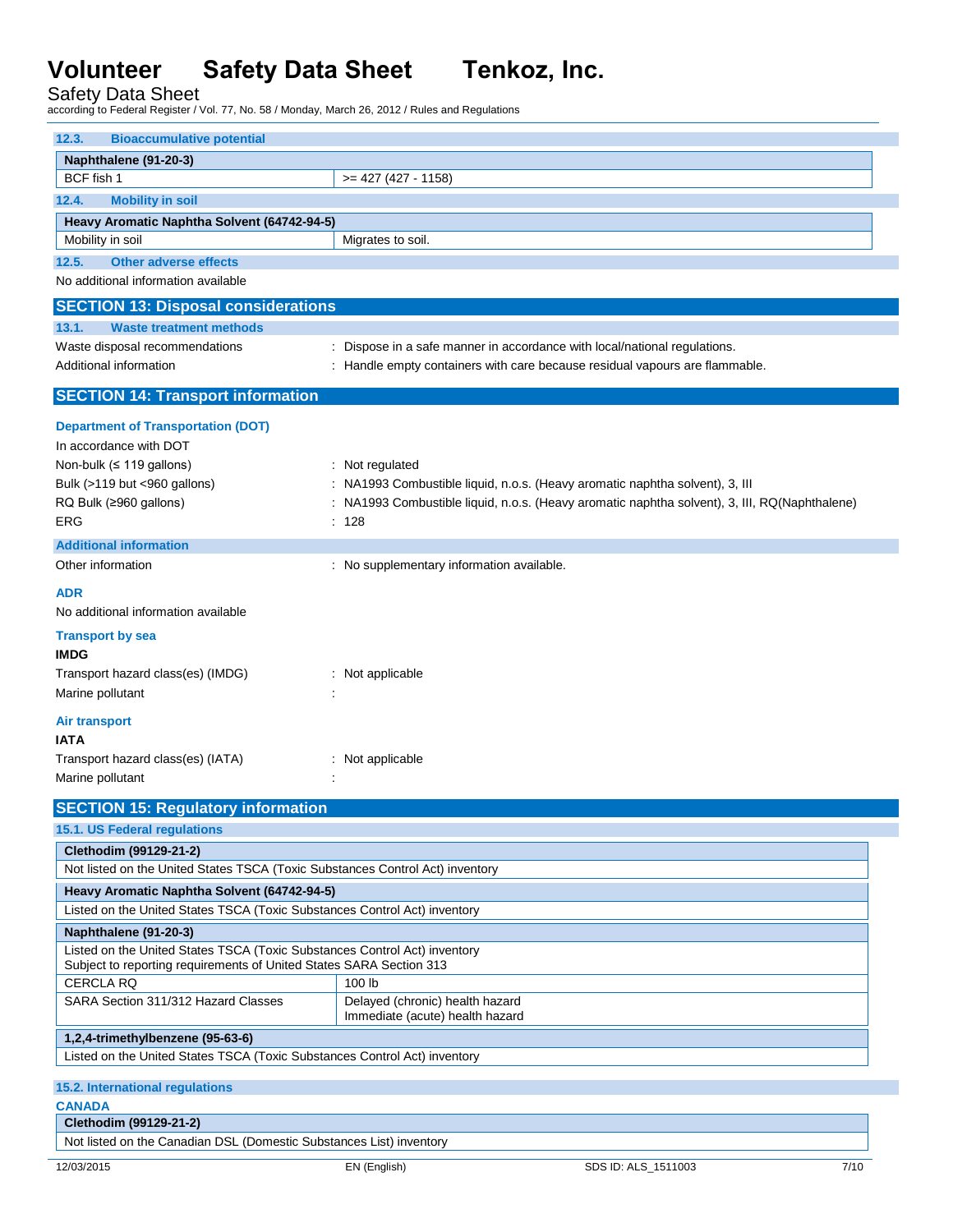# Safety Data Sheet

according to Federal Register / Vol. 77, No. 58 / Monday, March 26, 2012 / Rules and Regulations

### **Heavy Aromatic Naphtha Solvent (64742-94-5)**

| Listed on the Canadian DSL (Domestic Substances List) inventory |
|-----------------------------------------------------------------|
|-----------------------------------------------------------------|

### **Naphthalene (91-20-3)**

Listed on the Canadian DSL (Domestic Substances List) inventory

## **1,2,4-trimethylbenzene (95-63-6)**

Listed on the Canadian DSL (Domestic Substances List) inventory

### **EU-Regulations**

**Clethodim (99129-21-2)**

Not listed on the EEC inventory EINECS (European Inventory of Existing Commercial Chemical Substances)

### **Heavy Aromatic Naphtha Solvent (64742-94-5)**

Listed on the EEC inventory EINECS (European Inventory of Existing Commercial Chemical Substances)

### **Naphthalene (91-20-3)**

Listed on the EEC inventory EINECS (European Inventory of Existing Commercial Chemical Substances)

## **1,2,4-trimethylbenzene (95-63-6)**

Listed on the EEC inventory EINECS (European Inventory of Existing Commercial Chemical Substances)

### **Classification according to Regulation (EC) No. 1272/2008 [CLP]**

Skin Irrit. 2 H315 Carc. 2 STOT RE 2 H373 Asp. Tox. 1 Aquatic Chronic 3 H412

Full text of hazard classes and H-statements : see section 16

#### **National regulations**

### **Clethodim (99129-21-2)**

Not listed on European List of Notified Chemical Substances (ELINCS) Not listed on the Canadian Non-Domestic Substances List (NDSL)

# **Heavy Aromatic Naphtha Solvent (64742-94-5)**

Listed on IECSC (Inventory of Existing Chemical Substances Produced or Imported in China)

Listed on Taiwan National Chemical Inventory

Listed on KECI (Korean Existing Chemicals Inventory)

- Listed on PICCS (Philippines Inventory of Chemicals and Chemical Substances)
- Listed on the Japanese ENCS (Existing & New Chemical Substances) inventory

Listed on the AICS (Australian Inventory of Chemical Substances)

Listed on NZIoC (New Zealand Inventory of Chemicals)

# **Naphthalene (91-20-3)**

Listed on IARC (International Agency for Research on Cancer) Listed as carcinogen on NTP (National Toxicology Program) Listed on IECSC (Inventory of Existing Chemical Substances Produced or Imported in China) Listed on the Chinese Catalog of Hazardous Chemicals Listed on the Japanese ENCS (Existing & New Chemical Substances) inventory Listed on KECI (Korean Existing Chemicals Inventory) Listed on NZIoC (New Zealand Inventory of Chemicals) Listed on the AICS (Australian Inventory of Chemical Substances) Listed on PICCS (Philippines Inventory of Chemicals and Chemical Substances) Listed on Taiwan National Chemical Inventory

### **1,2,4-trimethylbenzene (95-63-6)**

Listed on IECSC (Inventory of Existing Chemical Substances Produced or Imported in China) Listed on the Japanese ENCS (Existing & New Chemical Substances) inventory Listed on KECI (Korean Existing Chemicals Inventory) Listed on Taiwan National Chemical Inventory Listed on PICCS (Philippines Inventory of Chemicals and Chemical Substances) Listed on the AICS (Australian Inventory of Chemical Substances) Listed on NZIoC (New Zealand Inventory of Chemicals) Listed on the Chinese Catalog of Hazardous Chemicals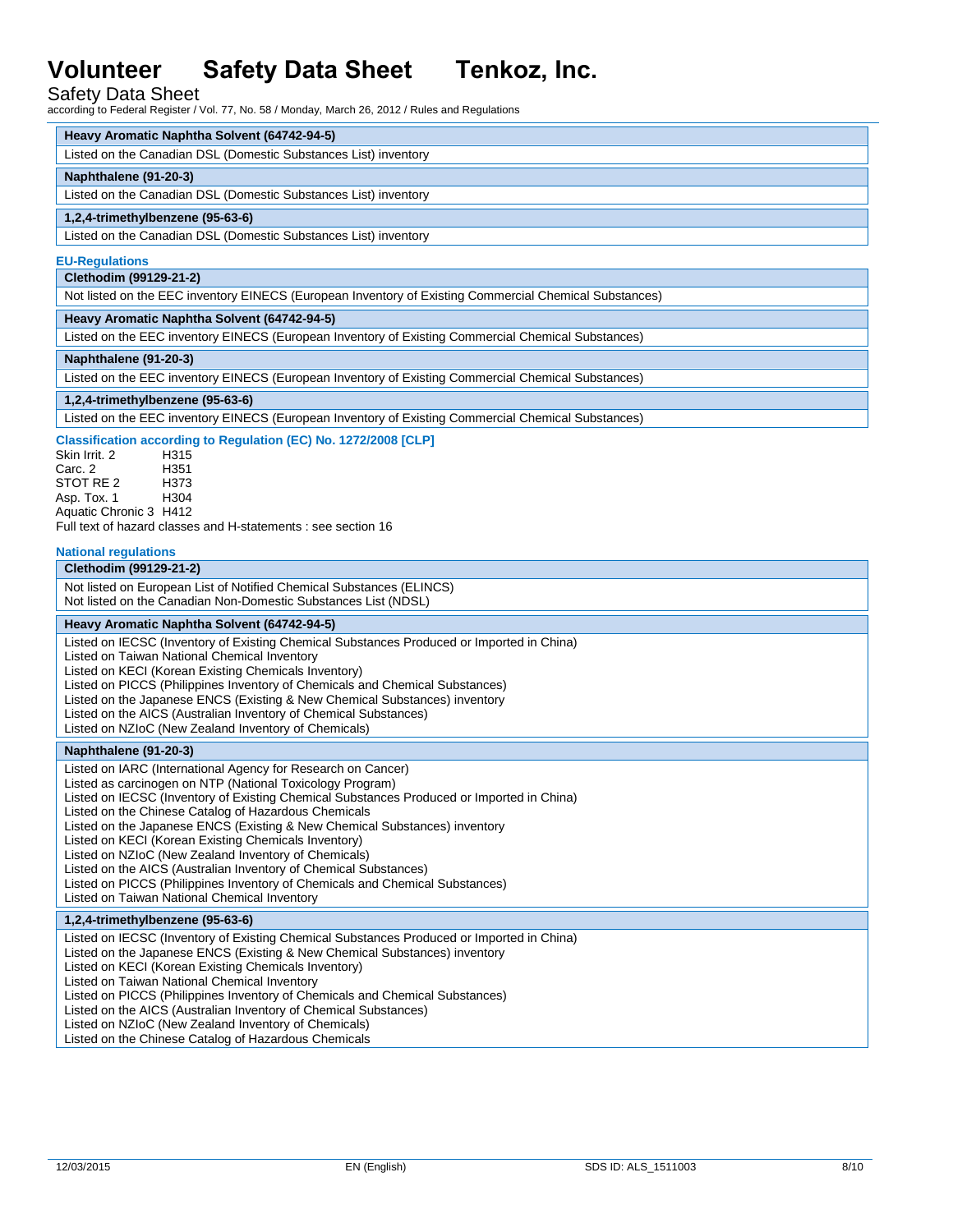Safety Data Sheet

according to Federal Register / Vol. 77, No. 58 / Monday, March 26, 2012 / Rules and Regulations

| U.S. - California -<br>U.S. - California -<br>U.S. - California -<br>Proposition 65 -<br>Proposition 65 -<br>Proposition 65 -<br>Reproductive Toxicity -<br>Carcinogens List<br>Developmental Toxicity<br>Female<br>Yes<br><b>No</b><br>No | U.S. - California -<br>Proposition 65 -<br>Reproductive Toxicity -<br>Male<br>No. | Non-significant risk<br>level (NSRL) |  |  |  |  |
|--------------------------------------------------------------------------------------------------------------------------------------------------------------------------------------------------------------------------------------------|-----------------------------------------------------------------------------------|--------------------------------------|--|--|--|--|
|                                                                                                                                                                                                                                            |                                                                                   |                                      |  |  |  |  |
|                                                                                                                                                                                                                                            |                                                                                   |                                      |  |  |  |  |
| Naphthalene (91-20-3)<br>U.S. - Massachusetts - Right To Know List<br>U.S. - New Jersey - Right to Know Hazardous Substance List<br>U.S. - Pennsylvania - RTK (Right to Know) List                                                         |                                                                                   |                                      |  |  |  |  |

This chemical is a pesticide product registered by the United States Environmental Protection Agency and is subject to certain labeling requirements under federal pesticide law. These requirements differ from the classification criteria and hazard information required for safety data sheets (SDS), and for workplace labels of non-pesticide chemicals. The hazard information required on the pesticide label is reproduced below. The pesticide label also includes other important information, including directions for use. [EPA includes other important information, including directions for use.

| Signal word (FIFRA)                  |  | <b>WARNING</b>                                                                                                                                                                                                                                                                                                                          |
|--------------------------------------|--|-----------------------------------------------------------------------------------------------------------------------------------------------------------------------------------------------------------------------------------------------------------------------------------------------------------------------------------------|
| Hazard statements (FIFRA)            |  | Causes substantial but temporary eye irritation. Avoid contact with skin. Do not get in eyes, on<br>clothing or on skin. Harmful if swallowed or inhaled. Avoid breathing vapors or spray mist. Prolonged<br>or frequent repeated skin contact may cause allergic reactions in some individuals.                                        |
| ENVIRONMENTAL HAZARDS                |  | Do not apply directly to water, to areas where surface water is present or to intertidal areas below the<br>mean high water mark. Do not apply where runoff is likely to occur. Do not apply where weather<br>conditions favor drift from areas treated. Do not contaminate water when disposing of equipment<br>wash water or rinsate. |
|                                      |  | The use of this product may pose a hazard to the federally designated endangered species of Solano<br>Grass and Wild Rice. Use of this product is prohibited in the following areas where the species are<br>known to exist:                                                                                                            |
|                                      |  | Solano Grass: Solano County, California: the vernal lakes area bounded by the Union<br>Pacific Railroad and Hastings Road to the north, Highway 113 to the east, Highway 12 to<br>the south, and Travis Air Force Base to the west.                                                                                                     |
| PHYSICAL OR CHEMICAL HAZARDS         |  | Wild Rice: Hays County, Texas<br>Combustible. Do not use or store near heat or open flame.                                                                                                                                                                                                                                              |
|                                      |  |                                                                                                                                                                                                                                                                                                                                         |
| <b>SECTION 16: Other information</b> |  |                                                                                                                                                                                                                                                                                                                                         |
| Indication of changes                |  | : GHS classification information.                                                                                                                                                                                                                                                                                                       |
| <b>Revision date</b>                 |  | : 12/03/2015                                                                                                                                                                                                                                                                                                                            |
| Data sources                         |  | : ACGIH (American Conference of Government Industrial Hygienists)                                                                                                                                                                                                                                                                       |
|                                      |  | European Chemicals Agency (ECHA) Registered Substances list. Accessed at<br>http://echa.europa.eu/.                                                                                                                                                                                                                                     |
|                                      |  | Krister Forsberg and S.Z. Mansdorf, "Quick Selection Guide to Chemical Protective Clothing",<br>Fifth Edition.                                                                                                                                                                                                                          |
|                                      |  | National Fire Protection Association; Fire Protection Guide to Hazardous Materials; 10th<br>edition.                                                                                                                                                                                                                                    |
|                                      |  | TSCA Chemical Substance Inventory. Accessed at                                                                                                                                                                                                                                                                                          |
|                                      |  | http://www.epa.gov/oppt/existingchemicals/pubs/tscainventory/howto.html.                                                                                                                                                                                                                                                                |
|                                      |  | Canadian Centre for Occupational Health and Safety. Accessed at:<br>http://www.ccohs.ca/oshanswers/legisl/whmis_classifi.html                                                                                                                                                                                                           |
| Abbreviations and acronyms           |  | : ATE: Acute Toxicity Estimate.                                                                                                                                                                                                                                                                                                         |
|                                      |  | CLP: Classification, Labelling, Packaging.                                                                                                                                                                                                                                                                                              |
|                                      |  | CAS (Chemical Abstracts Service) number.                                                                                                                                                                                                                                                                                                |
|                                      |  | GHS: Globally Harmonized System (of Classification and Labeling of Chemicals).                                                                                                                                                                                                                                                          |
|                                      |  | EC50: Environmental Concentration associated with a response by 50% of the test population.                                                                                                                                                                                                                                             |
|                                      |  | LD50: Lethal Dose for 50% of the test population.                                                                                                                                                                                                                                                                                       |
|                                      |  | OSHA: Occupational Safety & Health Administration.                                                                                                                                                                                                                                                                                      |
|                                      |  | STEL: Short Term Exposure Limits.                                                                                                                                                                                                                                                                                                       |
|                                      |  | TSCA: Toxic Substances Control Act.                                                                                                                                                                                                                                                                                                     |
|                                      |  | TWA: Time Weight Average.                                                                                                                                                                                                                                                                                                               |